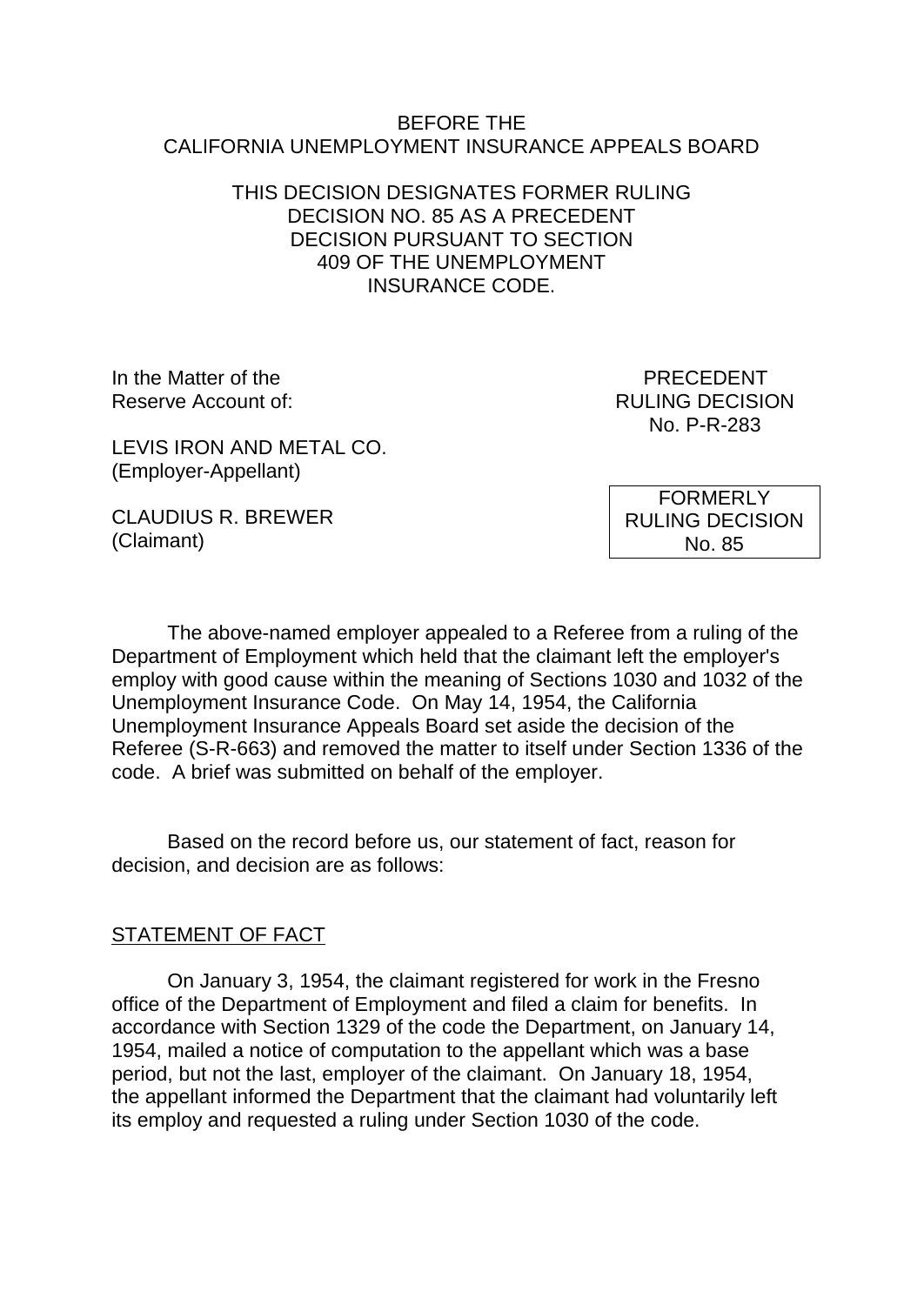The Department responded with a ruling, unfavorable to the appellant. The employer appealed to a Referee who, in the decision which we have set aside, reversed the ruling of the Department and held that the claimant left the appellant's employ without good cause within the meaning of Section 1030 of the code.

The claimant was employed as a laborer by the appellant from February 14, 1948, through April 4, 1953, a Saturday, at the closing rate of \$1.55 an hour. During this period claimant completed a four year course at the Fresno Junior College wherein he received training as an automobile mechanic. This course, which the claimant attended under the "G.I. Bill", qualified him to enter into an apprenticeship.

On April 4, 1953, claimant accepted employment as apprentice mechanic with a Fresno bakery and entered into such employment on April 6, 1953. His rate of pay was \$1.51 an hour. He was to receive increases to \$1.61 an hour in three months and to \$1.80 an hour in February, 1954. He was expected to receive his journeyman's card in June, 1954. The position was permanent in nature but, because of lack of work, claimant was laid off on October 31, 1953. He expected to return to such employment when business conditions improved.

# REASON FOR DECISION

Section 1030 of the Unemployment Insurance Code provides:

"Any employer who is entitled under Article 4 of Chapter 5 of this part to receive notice of the filing of a new or additional claim or notice of computation may, within 10 days after mailing of such notice, submit to the department any facts within its possession disclosing whether the claimant left such employer's employ voluntarily and without good cause or was discharged from such employment for misconduct connected with his work. The department shall consider such facts together with any information in its possession and promptly issue to the employer its ruling as to the cause of the termination of the claimant's employment. Appeals may be taken from said rulings in the same manner as appeals from determinations on benefit claims."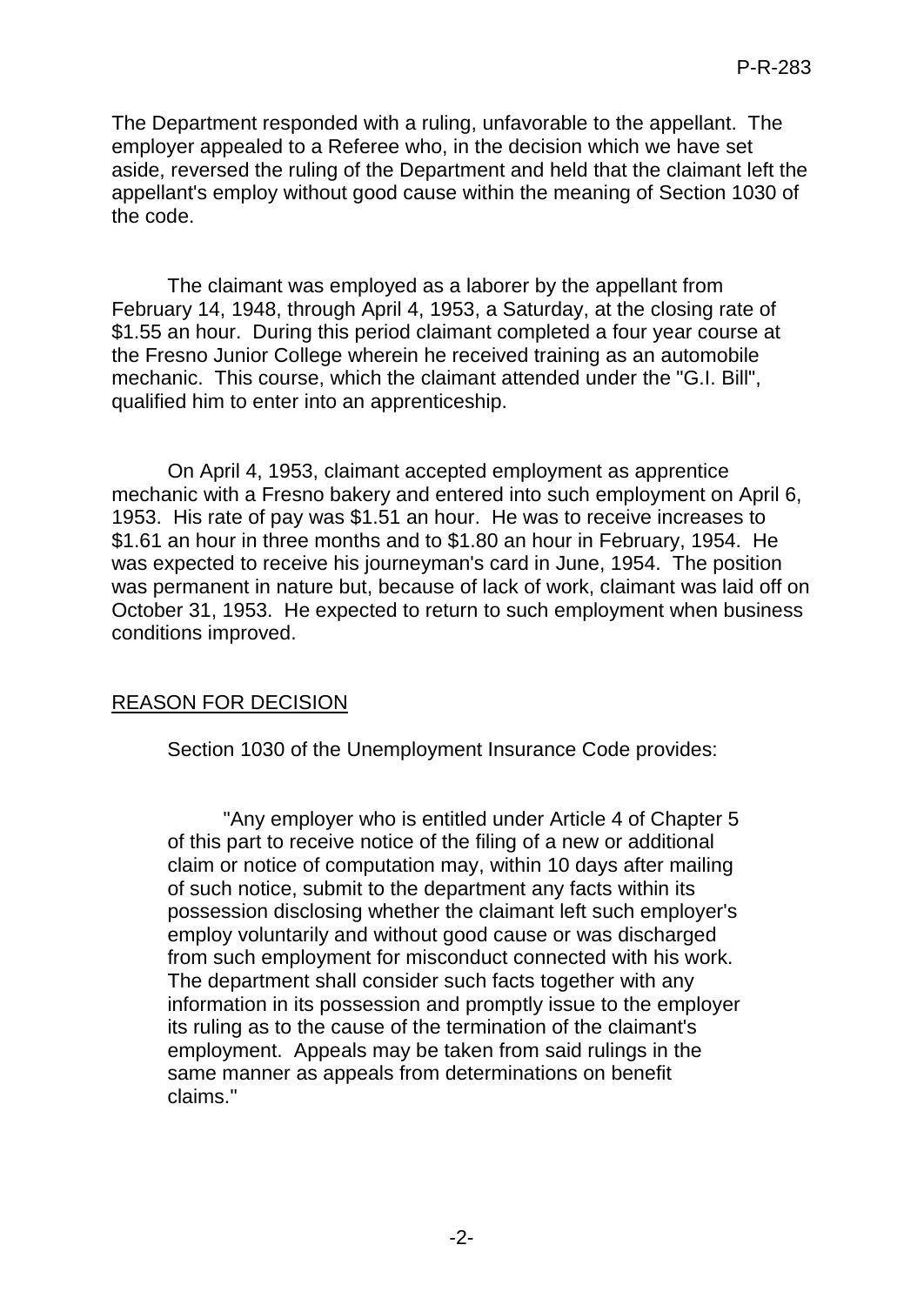Section 1032 of the code provides:

"If it is ruled under Sections 1030 or 1328 that the claimant left the employer's employ voluntarily and without good cause or was discharged by reason of misconduct connected with his work, benefits paid to the claimant which are based upon wages paid by such employer prior to the date of the termination of employment, shall not be charged to the account of such employer unless he failed to furnish the information specified in Section 1030 within the time limit prescribed in that section."

In Ruling Decision No. 5 we stated in part:

"In determining the issue of good cause in cases involving a leaving of work to accept other employment no definite standards or criteria can be established which may be uniformly applied in each and every case. Consideration must be given, among other things, to the relative remuneration, permanence and working conditions of the respective employments as well as the inducements or assurances, if any, made to the claimant by the prospective employer. All of the facts and circumstances of each particular case must be examined and weighed in determining whether good cause exists for leaving employment."

We have considered a number of cases concerning the leaving of work for the purpose of seeking other employment or entering into other employment. However, in none of these cases have we been presented with a factual situation involving a leaving of work for the purpose of entering into an apprenticeship where the work was permanent in nature. We have held a claimant eligible for benefits although he restricted himself to work as an apprentice plumber and refused a referral to another type of work (Benefit Decision No. 5729). In that decision we stated: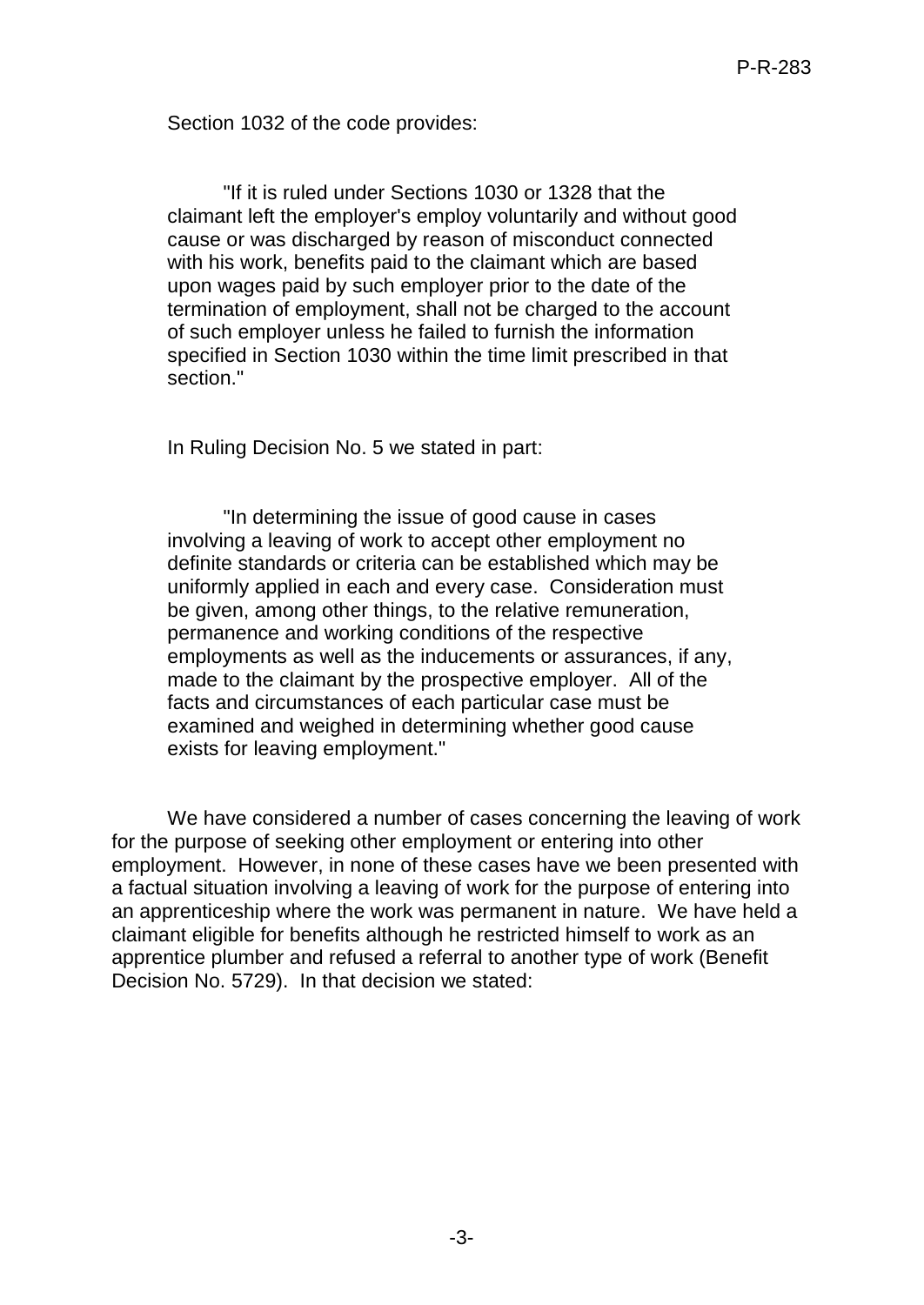"The purpose of the apprenticeship program, which is fostered and encouraged by the State of California, is to provide on the job training and education which will eventually qualify him for work as a journeyman plumber. This on the job training is accomplished by agreements whereby employers participating in the program are charged with responsibility to use their best efforts to provide reasonably continuous employment for the apprentice. Furthermore, it is the function of the Los Angeles Joint Plumbing Apprenticeship Committee to use its best endeavors to procure employment for such apprentices."

In Benefit Decision No. 5052 wherein the claimant rejected an offer of work in order to continue his education under his Servicemen's Readjustment rights, we held that he had done so with good cause. In that decision we made the following remarks:

"Briefly restated, these circumstances were that the claimant was in the last year of a college career in which he had invested both time and money, and to which the Federal Government had also made a substantial contribution. . . . In our opinion, to hold that a claimant faced with such a choice must accept the offered work to the detriment of his education, or suffer the penalty imposed . . . . would be an unduly narrow and restrictive interpretation. . . . We are of the opinion that the claimant in this case made the choice which any ordinarily prudent individual would have made under similar circumstances. . . ."

We reached the opposite conclusion in Benefit Decision No. 5243 in which the claimant, who had previously completed one year at a junior college some ten years earlier, left his work, in 1948, to resume his college education under the Servicemen's Readjustment Act of 1944.

We are mindful of our decision in Ruling Decision No. R-21 wherein we held that the claimant quit without good cause when he resigned his position as a cake department helper at a wage of \$1.66 an hour to accept work for another employer as a machinist-apprentice at a starting wage of \$1.25 an hour; and such decision is distinguished from this case because here the claimant's education under his Servicemen's Readjustment rights provided the foundation for his entrance into the apprenticeship program which is fostered and encouraged by the State of California.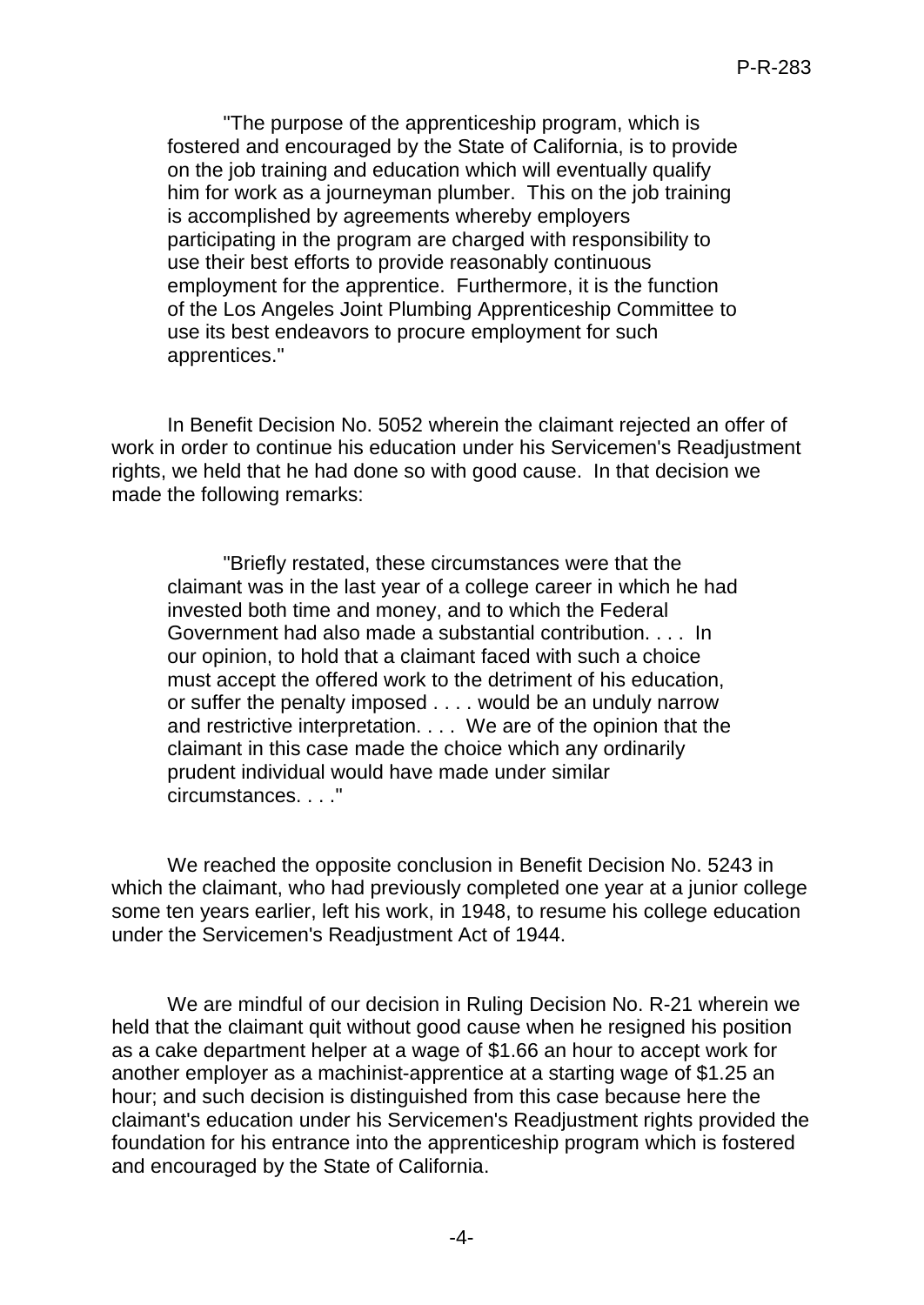In Benefit Decision No. 5590, wherein the claimant left permanent work as a factory helper to accept promised work as a carpenter's helper and apprentice in connection with the erection of four houses, we held that he had left his work without good cause. Although the claimant's starting rate of pay as apprentice carpenter was five cents an hour less than he received in his former work, it was understood that he would be able to join the union within a short time, when his rate of pay would be increased substantially. Our conclusion was influenced primarily by the temporary nature of the promised work.

In the instant case the claimant had been preparing himself for an apprenticeship in his chosen trade for four years. The Federal Government had made a substantial contribution to assist him. His last employer and his union had participated by arranging his apprenticeship. The employment into which the claimant entered as an apprentice was permanent in nature. Under the circumstances in this case, it is our conclusion that a compelling reason existed for the claimant's leaving of his work with the appellant, notwithstanding the temporary lessening of his rate of pay.

#### DECISION

The determination of the Department is affirmed. Any benefits paid to the claimant which are based on wages earned from the appellant employer prior to April 5, 1953, are chargeable under Section 1032 of the code to employer account number XXX-XXXX.

Sacramento, California, October 8, 1954.

# CALIFORNIA UNEMPLOYMENT INSURANCE APPEALS BOARD

MICHAEL B. KUNZ, Chairman

GLENN V. WALLS

EDWARD CAIN